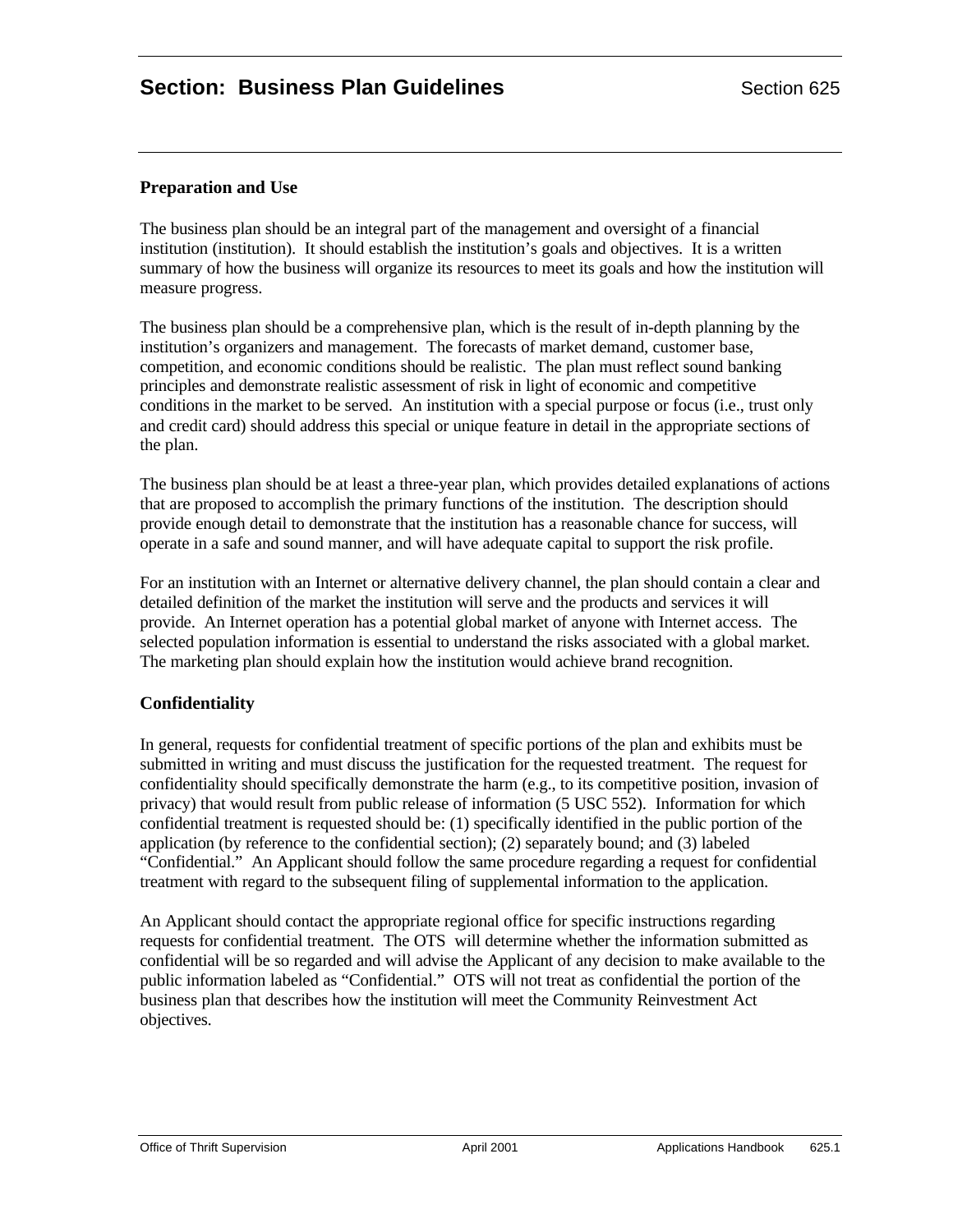# **BUSINESS PLAN**

#### **I. Table of Contents**

#### **II. Executive Summary**

Describe the highlights of the plan. If part of a holding company structure, the summary should also discuss the operations of the organization, including a brief detail of the organizational structure and the interaction (synergies) between the institution and its affiliates.

#### **III. Description of Business**

- A. Provide a description of your business, including the products, market, and services as well as a thorough description of the market niche (what makes your business unique).
- B. Discuss the legal form and stock ownership, and any investment in subsidiaries or service corporations.
- C. If applicable, describe the institution's present financial condition and current resources, such as, branch network, staff, and customer base. Specifically include a discussion of the institution's strengths and weaknesses.
- D. Describe the location, office quarters, and any branch structure. Discuss any expansion plans, including additional branches or other offices.

# **IV. Marketing Plan**

*Note: A marketing plan should contain a detailed discussion that provides factual support that the institution has reasonable prospects to achieve the revenue projections, customer volume, and key marketing and income targets. The analysis should be based on the most current data available and the sources of information should be referenced. This section should contain a detailed, in-depth discussion of the major planning assumptions for the market analysis, economic, and competitive components that were used to develop the plans and objectives and the basis for the assumptions.*

#### A. Product Strategy

- 1. List all planned products and services (include activities of any subsidiaries). Include a description of the general terms of the products and services. Discuss any plans to engage in any sub-prime or speculative lending, including plans to originate loans with high loan-to-value ratios.
- 2. Generally discuss how the institution will offer products and services over the three years, indicating any variation in the different market areas, and include the time frame for introduction and the anticipated cost associated with each.
- 3. Please describe the institution's plans to engage in any secondary market/mortgage banking activity, including loan participations. Discuss plans to utilize forward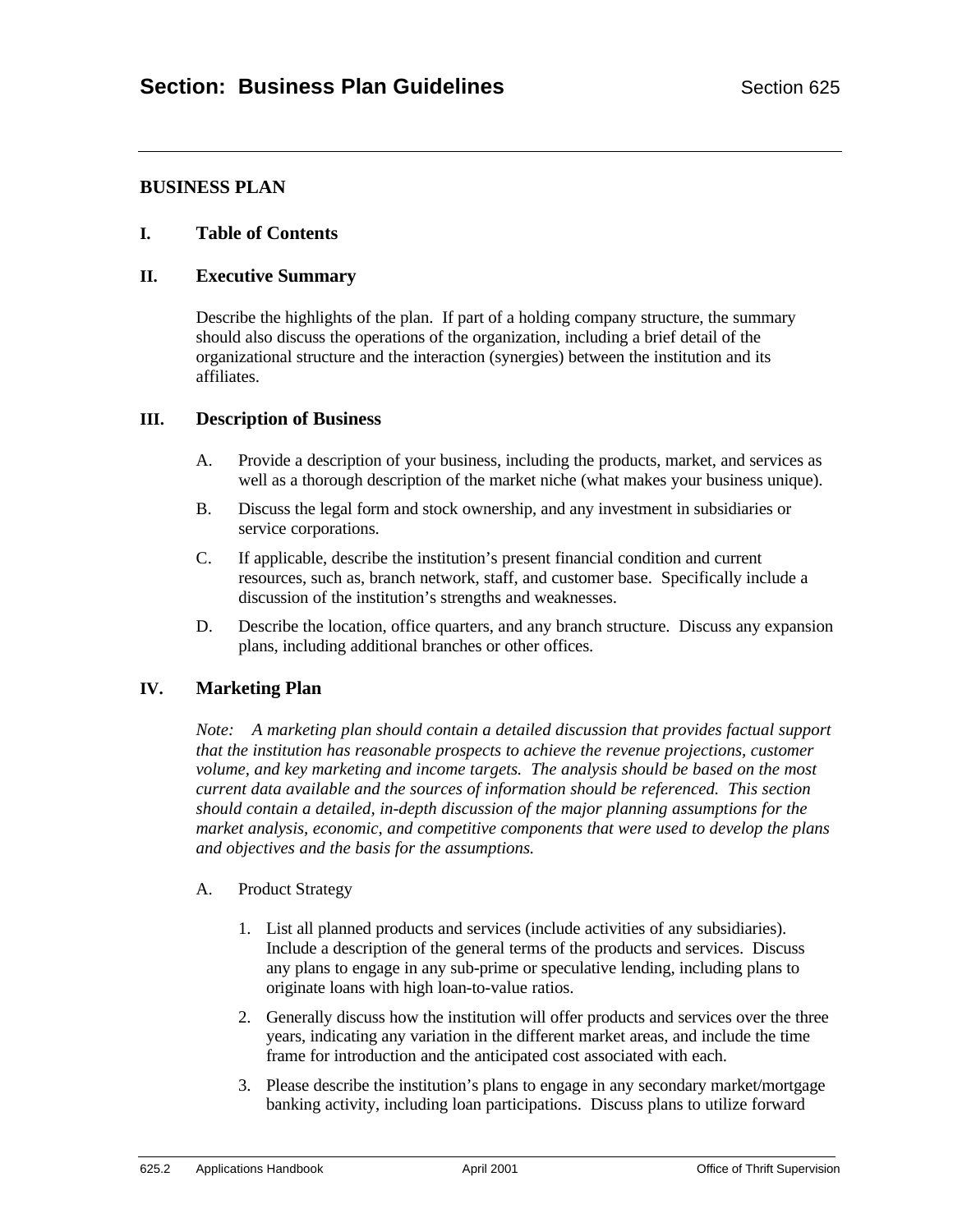take-out commitment or engage in loan securitization. Describe any plans to engage in hedging activity to mitigate the risks of this activity. Also, discuss plans for the retention of recourse and servicing.

- 4. Briefly describe the primary sources of loans and deposits and the major methods used to solicit them. If using brokers or agents, provide full details as to the nature and extent of all such activities including sources, amounts, fees, and any intended tie-in of compensatory arrangements with the broker or agent.
- 5. Outline in detail what functions will be outsourced and what the institution will do in-house. For functions that will be conducted by a third party, discuss how management will monitor the party's adherence to its arrangements.
- 6. Describe any arrangements with other E-commerce businesses.

#### B. Market Analysis

- 1. Describe the intended target market and the geographical market area(s). Provide a map that specifically identifies each market area. Collectively, the maps should delineate areas from which the organizing group expects the proposed bank to draw approximately 75 percent of its business.
- 2. Describe the demographics of the target market population (age, education, and occupation).
- 3. Discuss in detail any current and/or proposed actions to accomplish the institution's commitment to promote home financing.
- C. Economic Component<sup>1</sup>
	- 1. Describe the economic forecast for the three years of the plan. The plan should cover the most likely and worse case scenarios.
	- 2. Indicate any national, regional, or local economic factors that may affect the operations of the institution. Include an analysis of any anticipated changes in the market, the factors influencing those changes, and the effect they will have on the institution.
	- 3. Describe the current economic characteristics of the proposed market(s), for example, size, income, and industry and housing patterns.
	- 4. Discuss the economic factors that influence the products and services to be offered. A more in-depth discussion is warranted where different types of services are identified for different market areas in the Description of Business section.
- D. Competitive Analysis

 $\overline{a}$ <sup>1</sup> If obtained, discuss any independent economic survey or market feasibility study.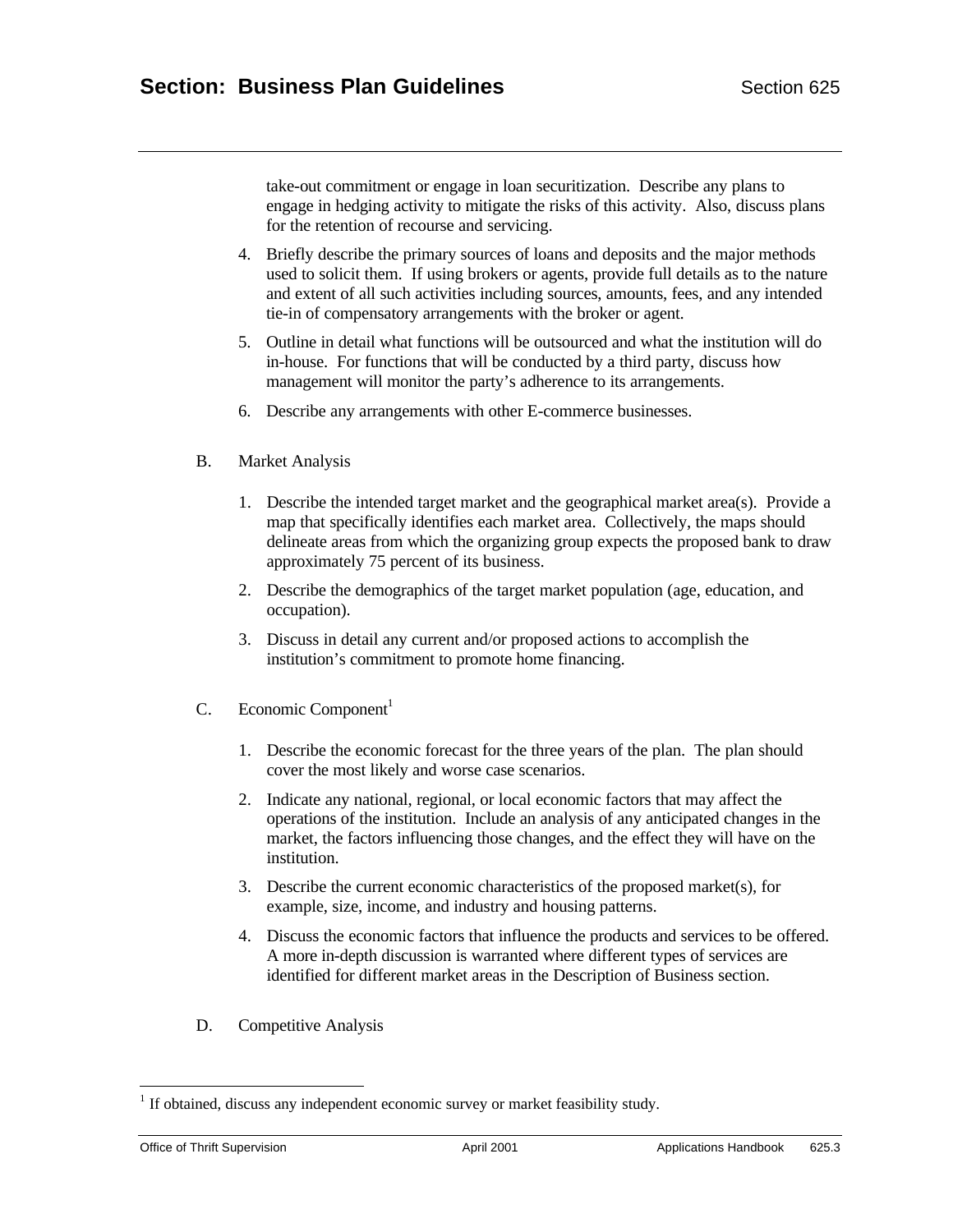- 1. List any and all potential competitors.
- 2. Compare the institution's product strategy with its competitors. Include expected results in terms of relative strength, market share, and pricing.
- 3. Discuss the overall marketing/advertising strategy, including approaches to reach target market through marketing of brand, products, services, etc. Outline the specific medium that will be used, including timing and level of advertising efforts.

# **V. Management Plan**

- A. Directors and Officers
	- 1. Provide the number of organizers and/or directors. Identify director committees and provide a brief explanation of the responsibilities of each committee.
	- 2. Describe the organizational structure and provide an organizational chart, indicating the number of officers and employees. Describe the duties and responsibilities of the senior executive officers. Describe any management committees that are or will be established.
	- 3. Discuss the institution's plans to address management succession, including any management training program or other available resources.
- B. Transactions with Affiliates
	- 1. Describe the extent, if any, that there are or will be transactions with affiliated entities or individuals.

# **VI. Records, Systems, and Controls**

- A. Describe the institution's current and/or proposed accounting and internal control systems, indicating any use of electronic processing systems.
- B. Discuss the institution's internal audit function, including loan review and compliance management programs. This discussion should set forth the independence and scope of the department and the frequency of audits. Discuss the experience and education of the audit staff. If external auditors will be used for internal audit, provide similar information for the external auditors.
- C. State plans for an annual audit by independent public accountants.
- D. Discuss the Internet systems and security.
	- 1. Outline the proposed or existing systems architecture and any proposed changes or upgrades. This plan need not include a description of the institution's entire data architecture, but it should include a detailed outline of the systems to be employed. The information should be sufficient to convince the primary regulator that: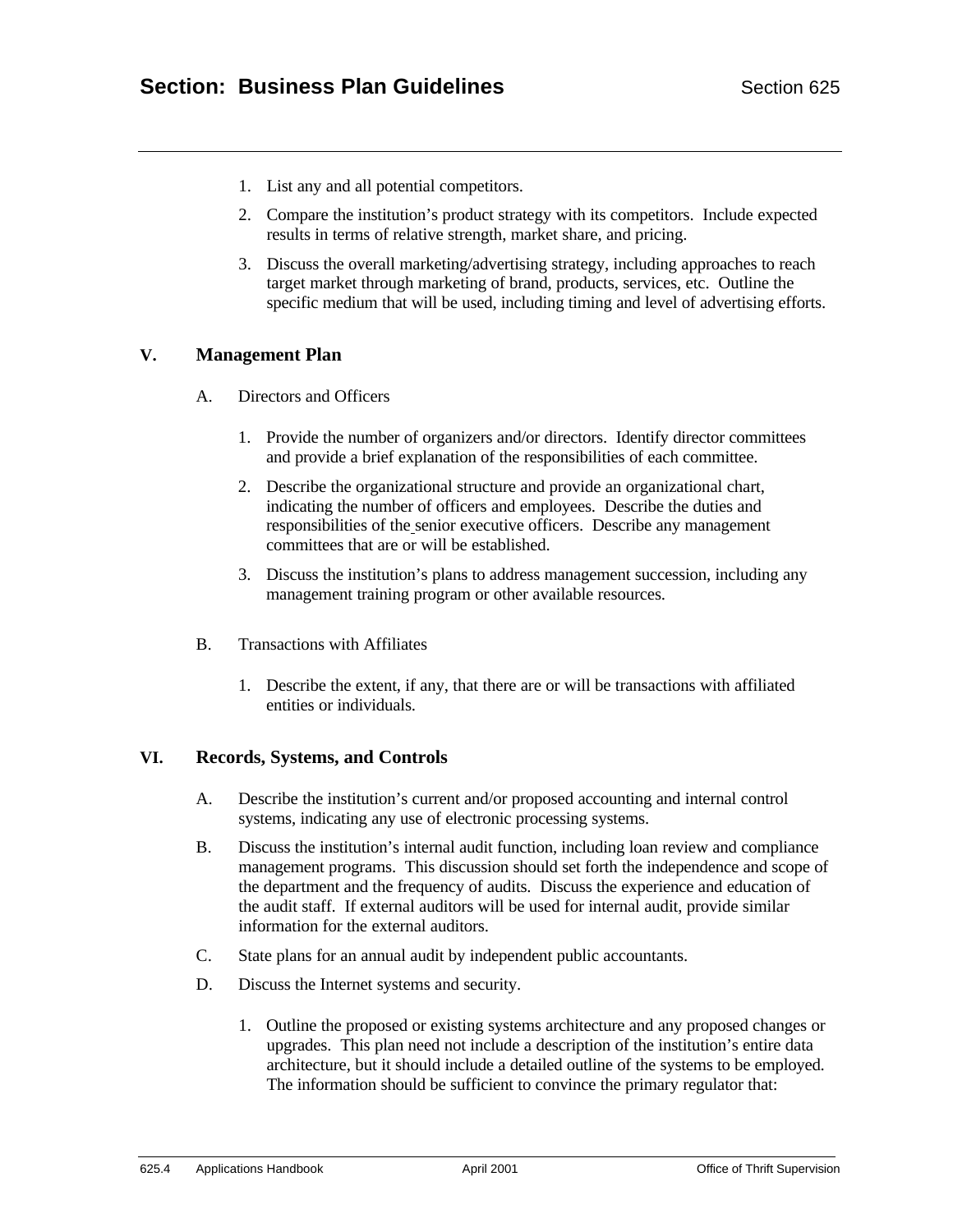- The operation will work within existing technology.
- The operation is suitable to the type of business in which the institution will engage.
- The security software and procedures will be sufficient to protect the institution from unauthorized tampering or access.
- The organizers and directors have given sufficient thought to the entire technology plan.

*Note: The examiners will need a more detailed description of the institution's information system architecture when the exam team reviews its implementation. The review will include an evaluation of internal system policies and procedures as well as a review of any testing conducted on the system, e.g., "hacker" tests or other such tests of system vulnerability to unauthorized access. Independent tests should cover general and environmental controls as well as audit, monitoring, and balancing controls. Independent testing will provide an objective opinion on the adequacy of these controls.*

- 2. Provide lists or descriptions of the primary systems and flowcharts of the general processes. The level of detail in these system descriptions should be sufficient to enable verification of the cost projections in the pro formas with respect to reasonable practices and market prices.
- 3. Security physical and logical components. Describe the system and discuss the technologies used and key elements for the security controls, internal controls, and audit procedures.
- 4. Describe the process and controls that will be followed to verify and authenticate electronic banking customers.

*Note: De Novo institutions must submit the final internet system and operation architecture plans for the regulatory review and approval. In addition, prior to opening and before implementation, the institution's computer system must undergo successfully a comprehensive security review by an objective and qualified source, including adequacy of protection against unauthorized external access.*

# **VII. Financial Management Plan**

- A. Capital Adequacy
	- 1. Discuss the capital goals and the means to achieve these goals.
	- 2. Discuss the plan for raising capital initially and for financing growth, with particular emphasis on conformance with regulatory capital requirements.
	- 3. Describe any plans for the payment of dividends.
- B. Liquidity (Funds Management)

Discuss the institution's plan to manage its liquidity risk, including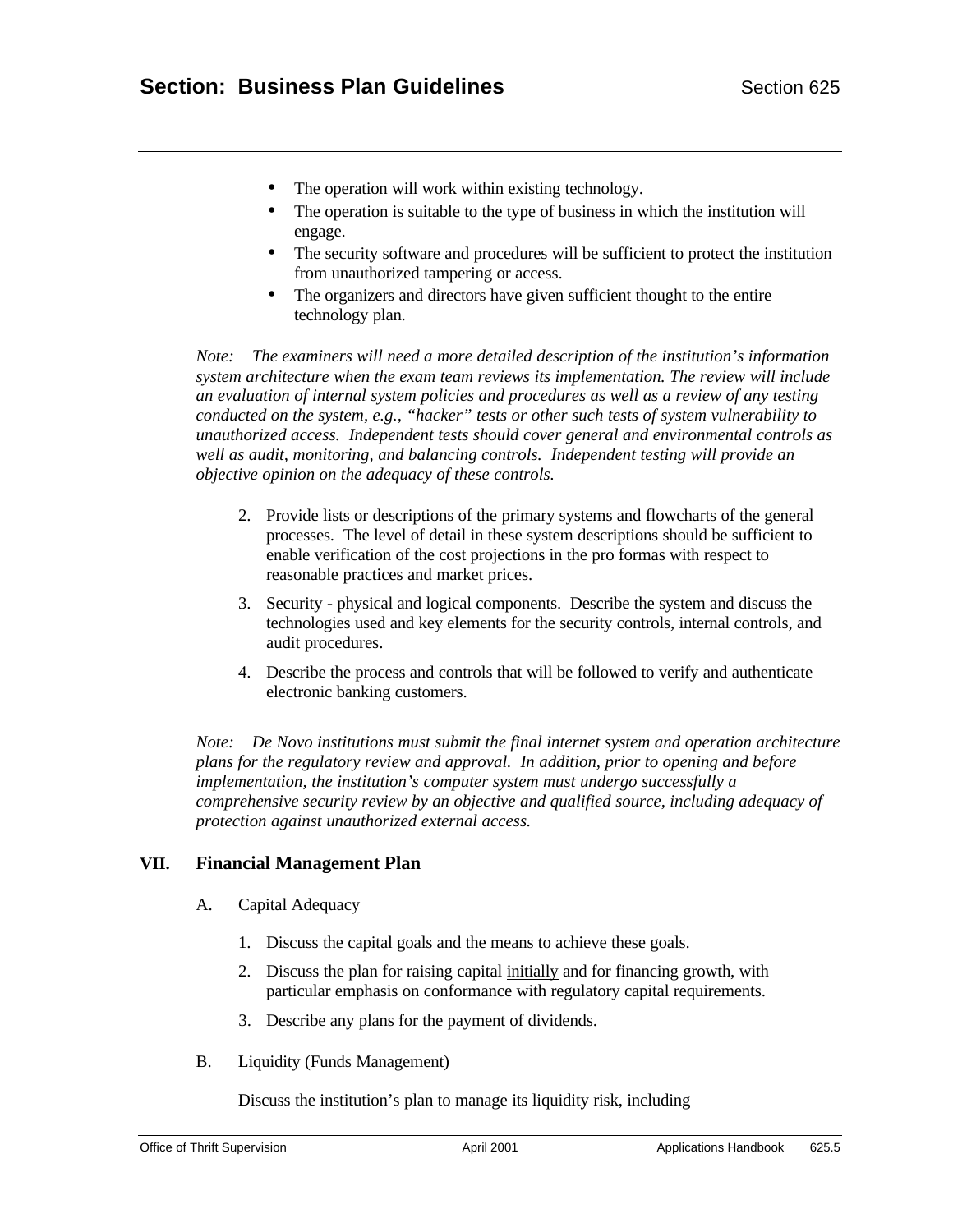funding sources (deposits, borrowings, securitizations). Include holding company support, if any.

- C. Interest Rate Risk Management
	- 1. Discuss the advantages and disadvantages of the proposed asset/liability mix, including a net interest margin analysis and any actions that will be taken to reduce major exposures through appropriate risk management techniques and systems.
	- 2. Discuss the institution's current and/or proposed asset and liability portfolio in terms of sensitivity to interest rate changes and the impact of earnings and capital and net portfolio value.<sup>2</sup> When available, compare this with the exposure limits established by management.
	- 3. Describe any plans to use hedging activities (futures, options, interest rate swaps, and derivative instruments).
- D. Borrowings
	- 1. Describe any plans to borrow funds from any financial institutions or other sources, including the amount, composition, interest rate, maturity, and purpose.
	- 2. Describe the debt service requirements for any debt that will be issued at the holding company level to capitalize the institution.
- E. Other
	- 1. Discuss the use of options, warrants, and/or other benefits associated with the institution's capital.
	- 2. If applicable, discuss any plans to grow through merger or acquisition activity, including, at a minimum, the effect on staffing, physical space needs, capital, operating systems capability and compatibility, and management.
	- 3. Discuss the institution's plans to acquire investment securities.

# **VIII. Monitoring and Revising the Plan**

- A. Describe how the board of directors will monitor adherence to business plan.
- B. Describe how the board of directors will adjust and amend the Plan to accommodate significant or material economic changes.

# **IX. Alternative Business Strategy**

The institution must develop a comprehensive alternative business strategy detailing how it

<sup>&</sup>lt;sup>2</sup> see Thrift Bulletin 13a.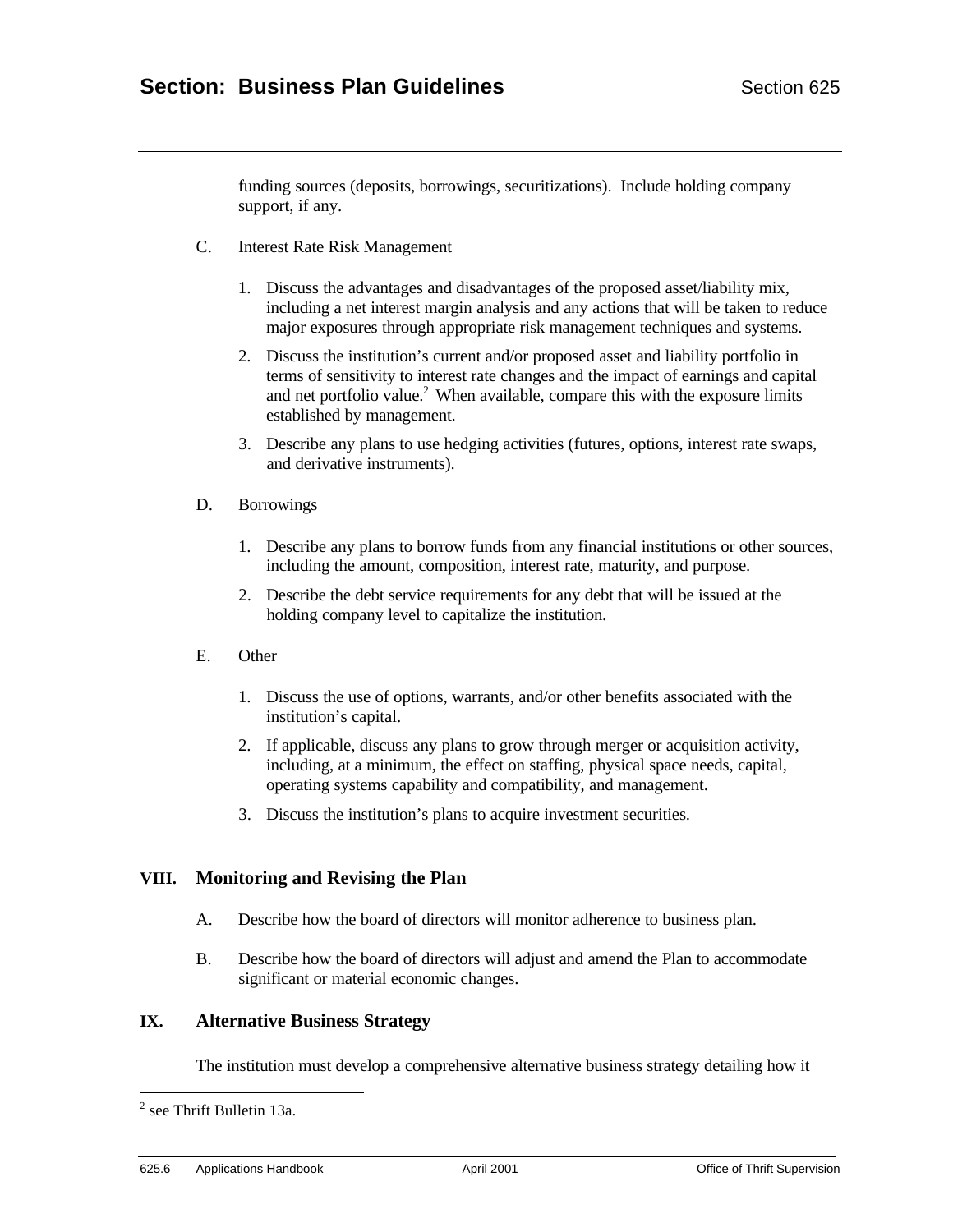will operate under scenarios in which market conditions differ significantly from those projected in this business plan. This alternative business strategy should be realistic about the business risks and incorporate sound management of such risks. This alternative strategy must consider potential adverse scenarios relating to the asset or liability mixes, interest rates, operating expenses, marketing costs, and growth rates. This discussion should include realistic plans for how the bank would access additional capital, if needed, in the future and, if applicable, contingency funding plans that address strategies for managing potential liquidity fluctuations. This plan also should discuss any financial safeguards to offset unexpected costs and to remain well capitalized.

# **X. Financial Projections**

A. Provide financial information for opening day pro forma and quarterly projections for the three years of operations. The line items in the financial statements should be consistent with the Thrift Financial Report (Report) so that projected items may be conveniently compared with actual performance. The following reports should be used:

Projected Balance Sheet (Schedule RC or SC)

Projected Income Statement (Schedule RI or SO)

Regulatory Capital Schedule (Schedule RI-A or CCR)

However, Report items may be grouped into the major Report categories. The financial statements should be presented in two ways: (1) showing the dollar amounts, and (2) as a percentage of total assets.

- 1. Describe in detail all the assumptions used to prepare the projected statements, including the assumed interest rate scenario for each interest earning asset and interest costing liability over the term of the business plan.
- 2. Provide the basis for the assumptions used for noninterest income and noninterest expense. Indicate the amount of lease expense, capital improvements, and furniture, fixtures, and equipment, including systems and equipment upgrades.
- 3. Describe the assumptions for the start-up costs, volumes, expected returns, and expected time frame to introduce each new product and service.
- 4. Describe the methodology used to determine allowance for loan and lease losses.
- B. Discuss how marketing studies or surveys were used to support the projected growth of the institution. In addition, discuss the level of marketing expenses necessary to achieve the level of projected market share for both loan and deposit products. Assumptions should be consistent with those experienced by other institutions in the target market. Significant variances between the assumptions in the target market should be explained.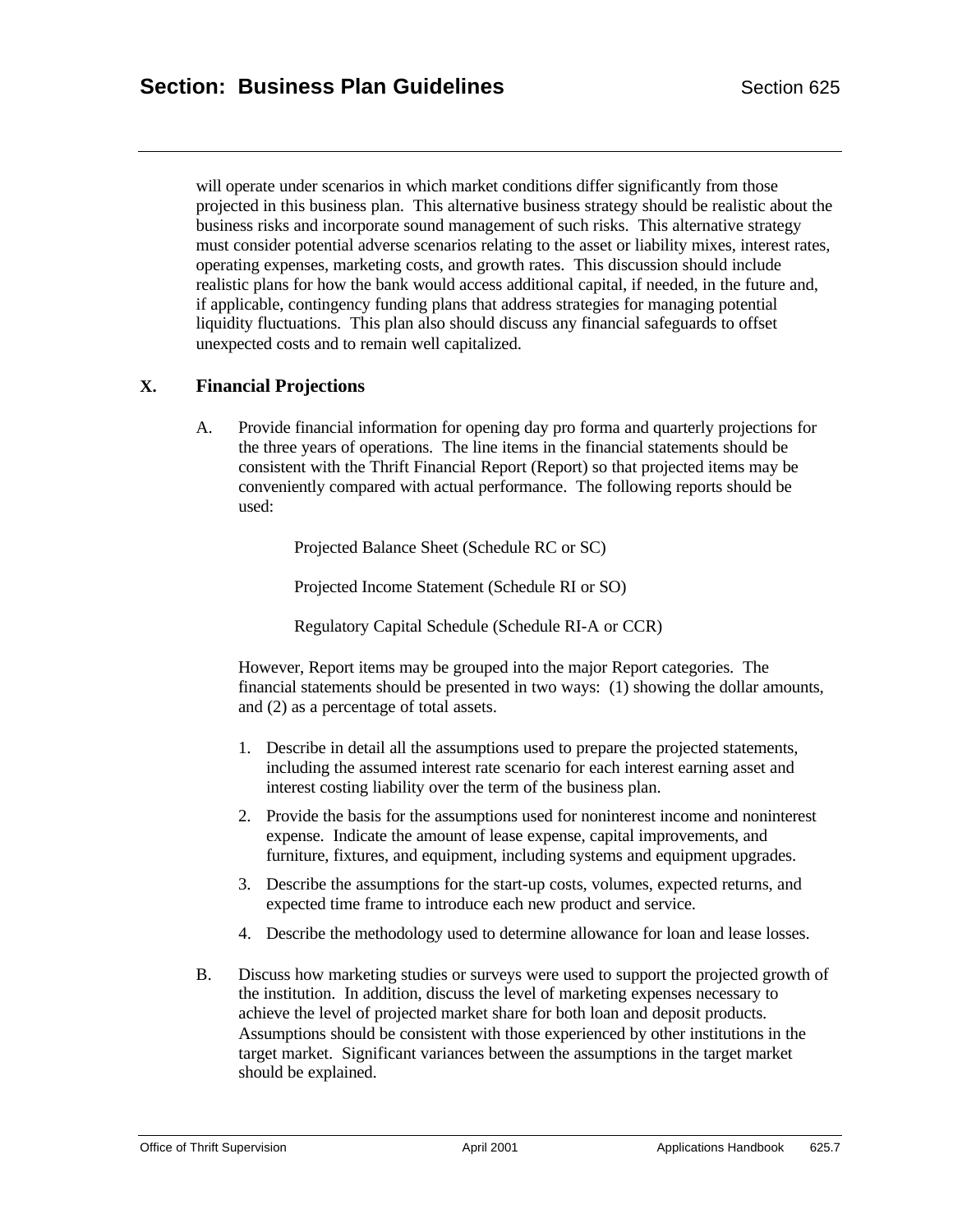C. Using the Alternative Business Strategy, provide a sensitivity analysis on the financial projections. For example, adjust the financials to reflect the effects of adverse changes in the interest rate environment or asset/liability mix would have.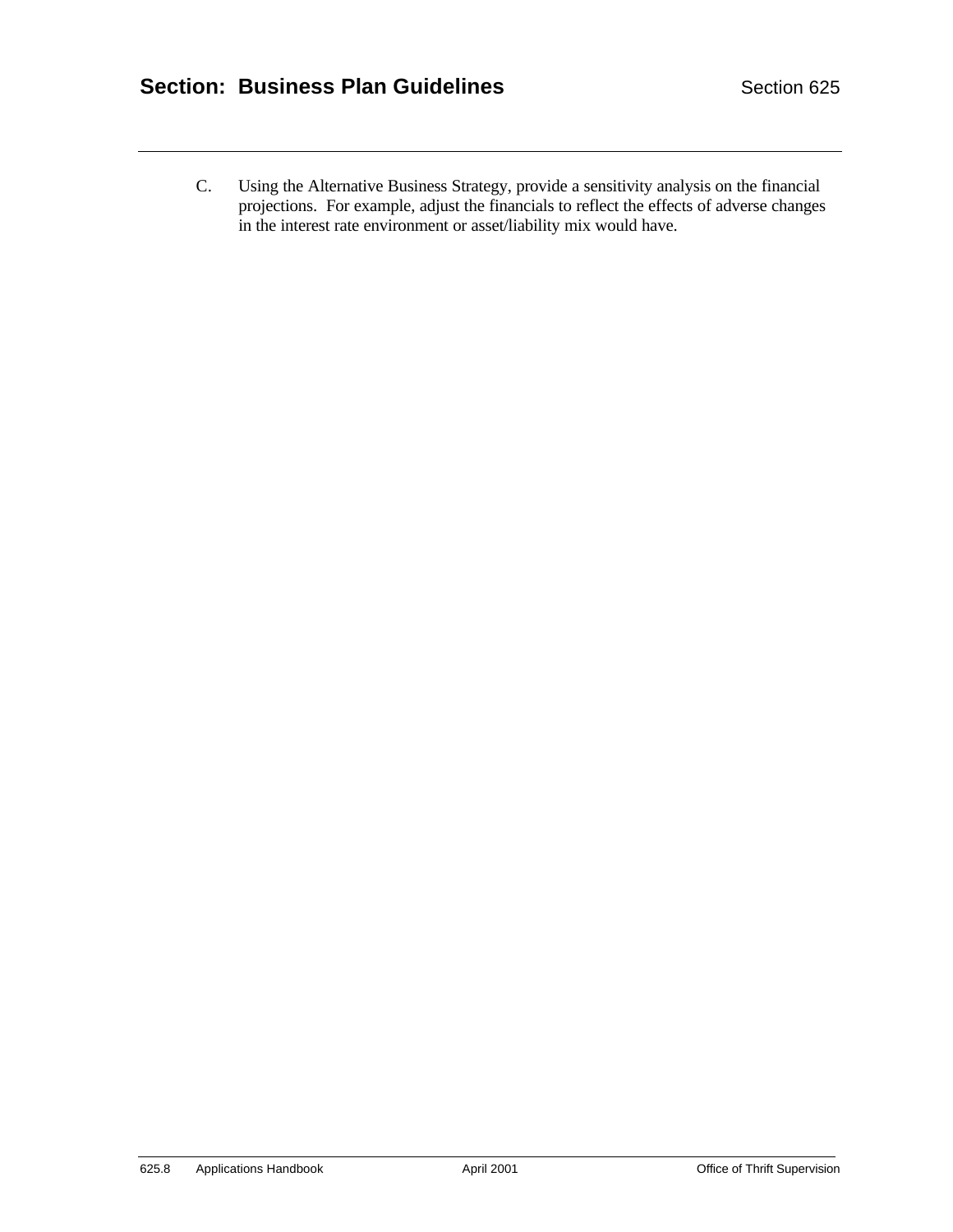**The Balance Sheet should be prepared showing each quarter end starting with the most current actual quarter end and projecting each quarter for years 1, 2, and 3. The balance sheet should be presented in two ways: (1) showing dollar amounts, and (2) as a percentage of total assets.** 

*This balance sheet format is consistent with the TFR, but may show less detail if certain line items are not significant. Additional detail may be included, but these items at a minimum, should be shown.* 

| <b>ASSETS</b>                                                                | <b>TFR</b>  | <b>COMMENTS</b>                                                                                                                                                                                                                                                                                                                                                                                                                                                                                                                                                                                                                                                                                                             |  |
|------------------------------------------------------------------------------|-------------|-----------------------------------------------------------------------------------------------------------------------------------------------------------------------------------------------------------------------------------------------------------------------------------------------------------------------------------------------------------------------------------------------------------------------------------------------------------------------------------------------------------------------------------------------------------------------------------------------------------------------------------------------------------------------------------------------------------------------------|--|
|                                                                              | <b>Item</b> | This column provides brief reference information. Additional                                                                                                                                                                                                                                                                                                                                                                                                                                                                                                                                                                                                                                                                |  |
|                                                                              | <b>SC</b>   | information on individual line items is available in the TFR manual.                                                                                                                                                                                                                                                                                                                                                                                                                                                                                                                                                                                                                                                        |  |
| Cash and<br>NonInterest-Earning<br>Deposits                                  | 110         |                                                                                                                                                                                                                                                                                                                                                                                                                                                                                                                                                                                                                                                                                                                             |  |
| Total cash,<br>noninterest earning<br>deposits, and<br>investment securities | 10          | Use one or more line items to show the amounts and types of investment<br>securities. The line items should provide sufficient detail so that one can<br>conclude that the institution's investment policy objectives are being met.<br>State the amount of securities designated as "held-to-maturity,"<br>"available-for-sale," and "trading." Separately state the categories in the<br>balance sheet, or provide a separate schedule or narrative description.<br>The TFR has separate line items for accrued interest receivable -SC 190<br>and GVAs SC199. These line items are optional for the plan.<br><b>State</b><br>whether you will have GVAs for your investment portfolio. If so, provide<br>an explanation. |  |
| Mortgage Pool<br><b>Securities</b>                                           | 20          | Provide sufficient detail so that one may review and conclude that the<br>institution's investment policy objectives are being met.<br>State the<br>amount of securities designated as "held-to-maturity," "available-for-<br>sale," and "trading." Separately state the categories in the balance<br>sheet, or provide a separate schedule or narrative description.<br>The TFR has separate line items for accrued interest receivable - SC 220<br>and GVAs SC 227. These line items are optional for the plan. State<br>whether you have GVAs for your mortgage pool securities portfolio. If<br>so, provide an explanation.                                                                                             |  |
| Construction 1-4s                                                            | 230         | Construction loans should be reported net of loans in process.                                                                                                                                                                                                                                                                                                                                                                                                                                                                                                                                                                                                                                                              |  |
| Construction 5+, and<br>NonResidential                                       | 235<br>240  | Construction loans should be reported net of loans in process. If the level<br>for each activity is significant, report these line items separately,<br>otherwise combine them.                                                                                                                                                                                                                                                                                                                                                                                                                                                                                                                                             |  |
| Permanent 1-4 unit<br>residential loans.                                     | 250<br>253  | SC 250 is "closed-end first mortgages and junior liens" and SC 253 is<br>"revolving, open-end loans." These two items may be combined, but<br>report them separately if the level of SC 253 is significant.                                                                                                                                                                                                                                                                                                                                                                                                                                                                                                                 |  |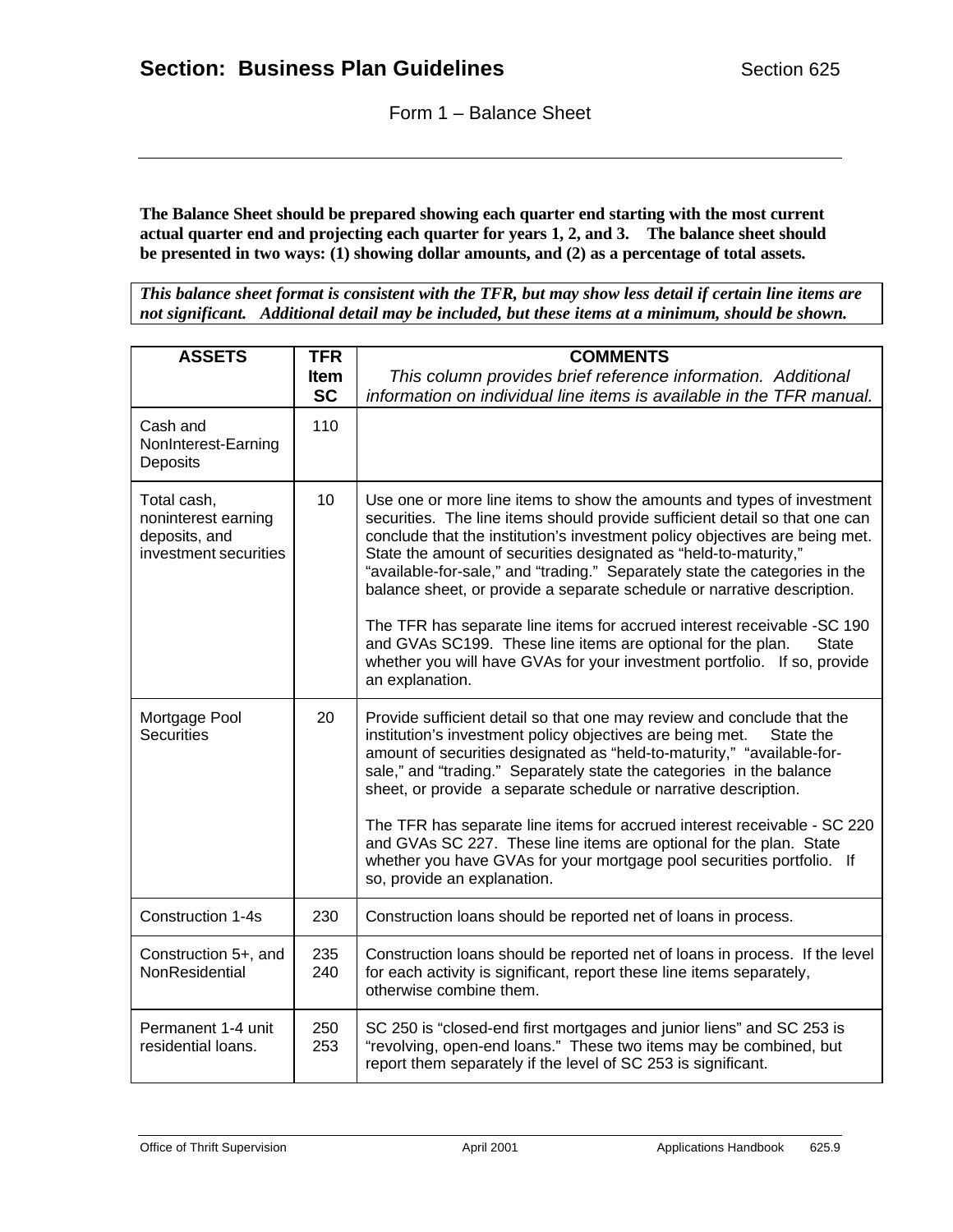# Form 1 – Balance Sheet

| <b>ASSETS</b>                                | <b>TFR</b>  | <b>COMMENTS</b>                                                       |  |
|----------------------------------------------|-------------|-----------------------------------------------------------------------|--|
| (continued)                                  | <b>Item</b> | This column provides brief reference information. Additional          |  |
|                                              | <b>SC</b>   | information on individual line items is available in the TFR manual.  |  |
| Permanent 5+,                                | 256         | If the level of each activity is significant, report these line items |  |
| nonresidential, and                          | 260         | separately, otherwise combine them.                                   |  |
| land loans                                   | 265         |                                                                       |  |
| <b>Accrued Interest</b>                      | 272         |                                                                       |  |
| Receivable, and<br><b>Advances for Taxes</b> | 275         |                                                                       |  |
| and Insurance                                |             |                                                                       |  |
|                                              |             |                                                                       |  |
| Allowance for Loan                           | 283         |                                                                       |  |
| and Leases Losses<br>on Mortgage Loans       |             |                                                                       |  |
|                                              |             |                                                                       |  |
| <b>Total Mortgage</b><br>Loans               | 23          |                                                                       |  |
|                                              |             |                                                                       |  |
| <b>Commercial Loans</b>                      | 32          | (Non-real estate) Provide detail by type of loan if portfolios are    |  |
|                                              |             | significant.                                                          |  |
| <b>Consumer Loans</b>                        | 34          | Provide detail by type of loan if portfolios are significant.         |  |
| <b>Accrued Interest</b>                      | 348         |                                                                       |  |
| Receivable                                   |             |                                                                       |  |
| Allowance for Loan                           | 357         |                                                                       |  |
| and Lease Losses                             |             |                                                                       |  |
| on NonMortgage<br>Loans                      |             |                                                                       |  |
|                                              |             |                                                                       |  |
| <b>Total NonMortgage</b>                     | 30          |                                                                       |  |
| Loans                                        |             |                                                                       |  |
| <b>REO</b>                                   | 40          | Report REO net of GVAs                                                |  |
| <b>REI</b>                                   | 45          | Report REI net of GVAs                                                |  |
| Office Premises &                            | 55          |                                                                       |  |
| Equipment                                    |             |                                                                       |  |
| Goodwill and Other                           | 660         |                                                                       |  |
| Intangible Assets                            |             |                                                                       |  |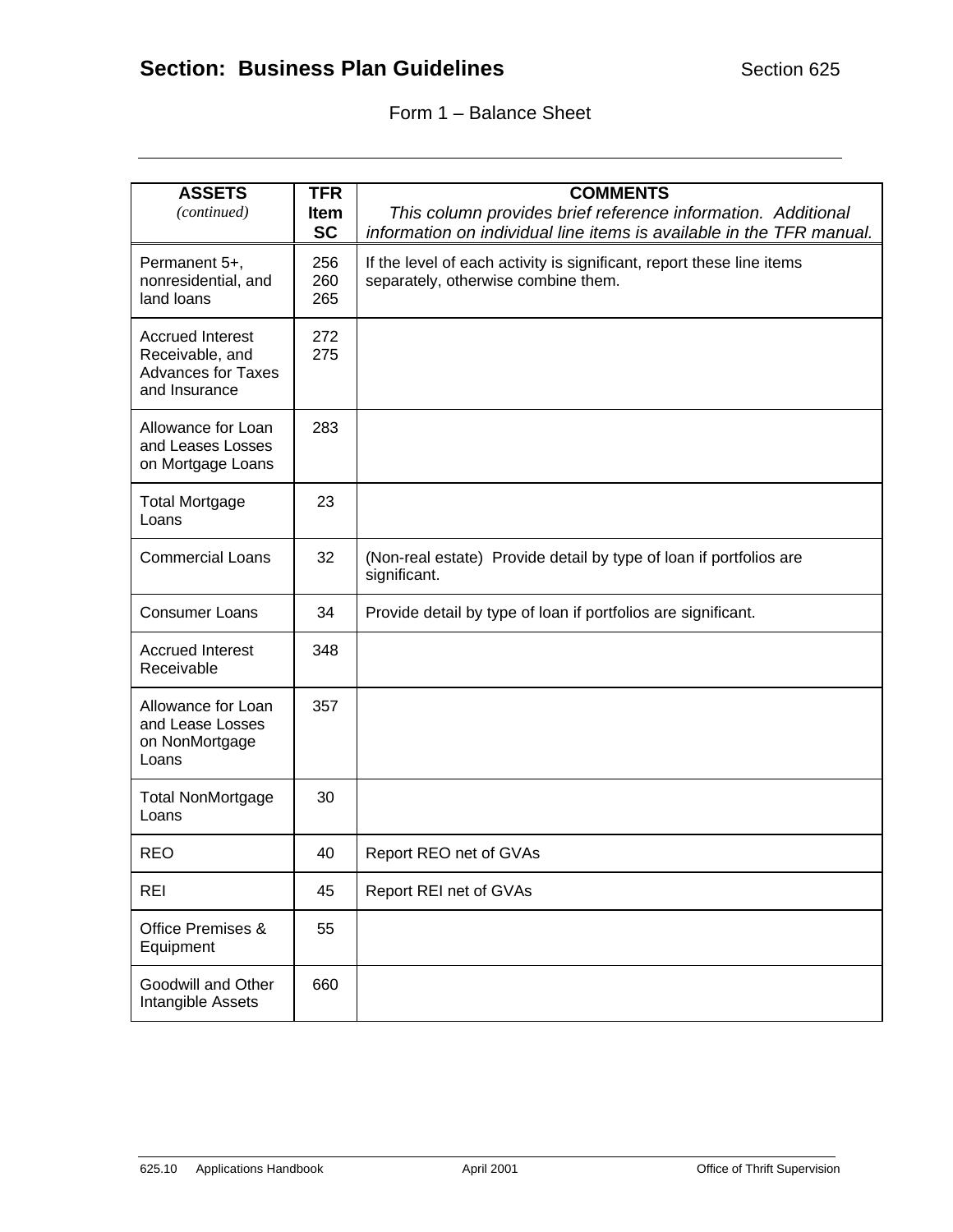| <b>ASSETS</b><br>(continued) | TFR.<br><b>Item</b><br><b>SC</b> | <b>COMMENTS</b><br>This column provides brief reference information. Additional<br>information on individual line items is available in the TFR manual.                                                                             |  |  |
|------------------------------|----------------------------------|-------------------------------------------------------------------------------------------------------------------------------------------------------------------------------------------------------------------------------------|--|--|
| All Other assets             |                                  | Use one or more line items to show the amounts and types of "other<br>assets." The total amount of "other assets" should tie to the sum of TFR<br>items 50, 642, 644, 655, 690, and 699 if those items were reported<br>separately. |  |  |
| <b>Total Assets</b>          | SC 60                            |                                                                                                                                                                                                                                     |  |  |

|                                                                                                     | <b>TFR</b>  | <b>COMMENTS</b>                                                                                                                                                                           |  |
|-----------------------------------------------------------------------------------------------------|-------------|-------------------------------------------------------------------------------------------------------------------------------------------------------------------------------------------|--|
| <b>LIABILITIES</b>                                                                                  | <b>Item</b> | This column provides brief reference information. Additional                                                                                                                              |  |
|                                                                                                     | <b>SC</b>   | information on individual line items is available in the TFR manual.                                                                                                                      |  |
| Net deposits                                                                                        | 710         |                                                                                                                                                                                           |  |
| Advances from<br><b>FHLB</b>                                                                        | 720         |                                                                                                                                                                                           |  |
| <b>Federal Funds</b><br>Purchased and<br><b>Securities Sold</b><br>Under Agreement to<br>Repurchase | 730         |                                                                                                                                                                                           |  |
| <b>Subordinated Debt</b><br>(including mandatory<br>convertible<br>securities)                      | 735         |                                                                                                                                                                                           |  |
| CMOs (including<br>REMICs) issued                                                                   | 740         |                                                                                                                                                                                           |  |
| Other Mortgage<br>Collateralized<br>Securities Issued                                               | 745         |                                                                                                                                                                                           |  |
| <b>Other Borrowings</b>                                                                             | 760         |                                                                                                                                                                                           |  |
| <b>Total Borrowings</b>                                                                             | 72          |                                                                                                                                                                                           |  |
| <b>Other Liabilities</b>                                                                            |             | The sum should tie to the sum of TFR line items 75 "other liabilities," 783<br>"escrows," and 715 "unamortized yield adjustments on deposits," if those<br>items were reported separately |  |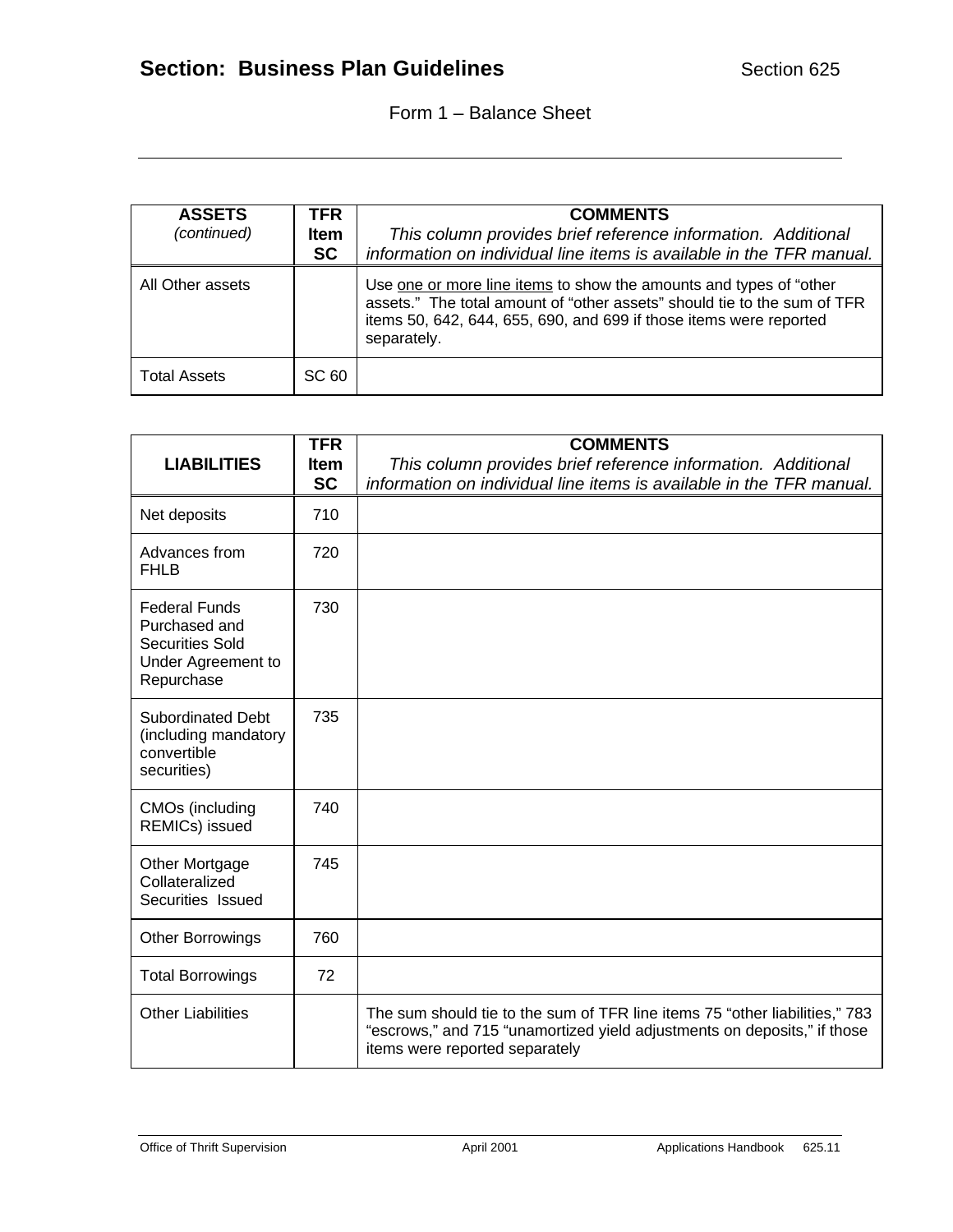# Form 1 – Balance Sheet

| <b>LIABILITIES</b><br>(continued)                     | <b>TFR</b><br><b>Item</b><br><b>SC</b> | <b>COMMENTS</b><br>This column provides brief reference information. Additional<br>information on individual line items is available in the TFR manual. |
|-------------------------------------------------------|----------------------------------------|---------------------------------------------------------------------------------------------------------------------------------------------------------|
| <b>Total Liabilities</b>                              | 70                                     |                                                                                                                                                         |
| Redeemable<br>Preferred<br>Stock/Minority<br>Interest | 799                                    |                                                                                                                                                         |

| <b>CAPITAL</b>                                                                                                 | <b>TFR</b><br><b>Item</b><br><b>SC</b> | <b>COMMENTS</b><br>This column provides brief reference information. Additional<br>information on individual line items is available in the TFR manual. |  |  |  |  |
|----------------------------------------------------------------------------------------------------------------|----------------------------------------|---------------------------------------------------------------------------------------------------------------------------------------------------------|--|--|--|--|
| <b>Perpetual Preferred</b><br><b>Stock</b>                                                                     | 812<br>814                             | 812 is Cumulative, 814 is Noncumulative. Report these items separately<br>if amount is greater than zero.                                               |  |  |  |  |
| Common Stock - Par<br>Value                                                                                    | 820                                    |                                                                                                                                                         |  |  |  |  |
| Paid in Excess of<br>par                                                                                       | 830                                    |                                                                                                                                                         |  |  |  |  |
| Unrealized Losses<br>on Available for Sale<br><b>Securities</b>                                                | 860                                    |                                                                                                                                                         |  |  |  |  |
| <b>Retained Earnings</b>                                                                                       | 880                                    |                                                                                                                                                         |  |  |  |  |
| <b>Other Components</b><br>of Equity Capital                                                                   | 890                                    | Describe if amount is different than 0.                                                                                                                 |  |  |  |  |
| <b>Subtotal Equity</b><br>Capital                                                                              | 80                                     |                                                                                                                                                         |  |  |  |  |
| <b>Total Liabilities,</b><br>Redeemable<br>Preferred Stock/<br>Minority Interest, and<br><b>Equity Capital</b> | 90                                     |                                                                                                                                                         |  |  |  |  |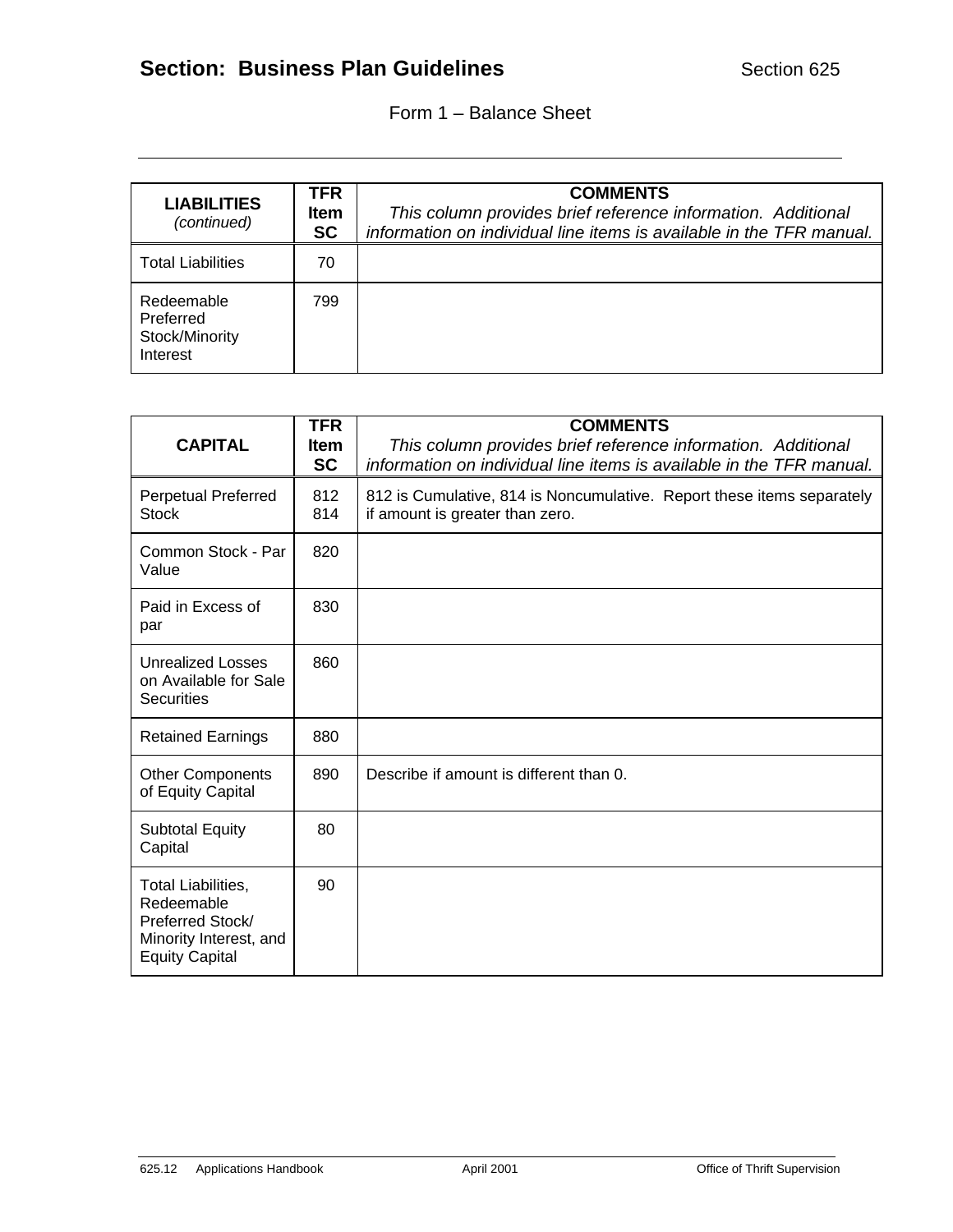Form 2 – Income Statement

**The Income Statement should be prepared beginning with the most current actual quarter, and projected for each quarter for Years 1, 2, and 3. The income statement should be presented in two ways: (1) showing dollar amounts, and (2) as a percentage of average total assets.** 

| <b>INCOME STATEMENT</b><br>Show these items at a minimum. | <b>TFR</b><br><b>Item</b> | <b>COMMENTS</b><br>Format is consistent with the TFR                                                                         |
|-----------------------------------------------------------|---------------------------|------------------------------------------------------------------------------------------------------------------------------|
|                                                           | <b>SO</b>                 |                                                                                                                              |
| <b>Interest Income</b>                                    |                           |                                                                                                                              |
| Deposits/Investment                                       | $\overline{110}$          |                                                                                                                              |
| <b>Mortgage Pool Securities</b>                           | $\overline{120}$          |                                                                                                                              |
| Mortgage Loans                                            | 140                       |                                                                                                                              |
| <b>Commercial Loans</b>                                   | 160                       |                                                                                                                              |
| <b>Consumer Loans</b>                                     | 170                       |                                                                                                                              |
| Amortization of Deferred Gain/Losses<br>on Asset Hedges   | 180                       |                                                                                                                              |
| <b>Subtotal: Interest Income</b>                          | 11                        |                                                                                                                              |
| <b>Interest Expense</b>                                   |                           |                                                                                                                              |
| Deposits                                                  | $\overline{215}$          |                                                                                                                              |
| <b>Advances from FHLB</b>                                 | 266                       |                                                                                                                              |
| <b>Subordinated Debentures</b>                            | 230                       |                                                                                                                              |
| Mortgage Collateralized Securities<br><b>Issued</b>       | 240                       |                                                                                                                              |
| <b>Other Borrowed Money</b>                               | 260                       |                                                                                                                              |
| Other Interest Expense                                    |                           | Should tie to sum of TFR items SO 215, SO 280,<br>SO 290, minus SO271, if those items were<br>reported separately.           |
| <b>Subtotal Interest Expense</b>                          | $\overline{21}$           |                                                                                                                              |
| Net Interest Income Before Provision for<br>Losses on IBA | 311                       |                                                                                                                              |
| Provision for Losses on IBA                               | 321                       |                                                                                                                              |
| Net Income After Provision for Losses on<br>IBA           | 331                       |                                                                                                                              |
| <b>NonInterest Income</b>                                 |                           |                                                                                                                              |
| Mortgage Loan Servicing Fees                              | 410                       |                                                                                                                              |
| Other Fees and Charges                                    | $\overline{420}$          |                                                                                                                              |
| <b>Other NonInterest Income</b>                           |                           | Should tie to sum of TFR items SO 430, 461, 465,<br>467, 475, 477, 485, and 491, if those items were<br>reported separately. |
| <b>Subtotal NonInterest Income</b>                        | 40                        |                                                                                                                              |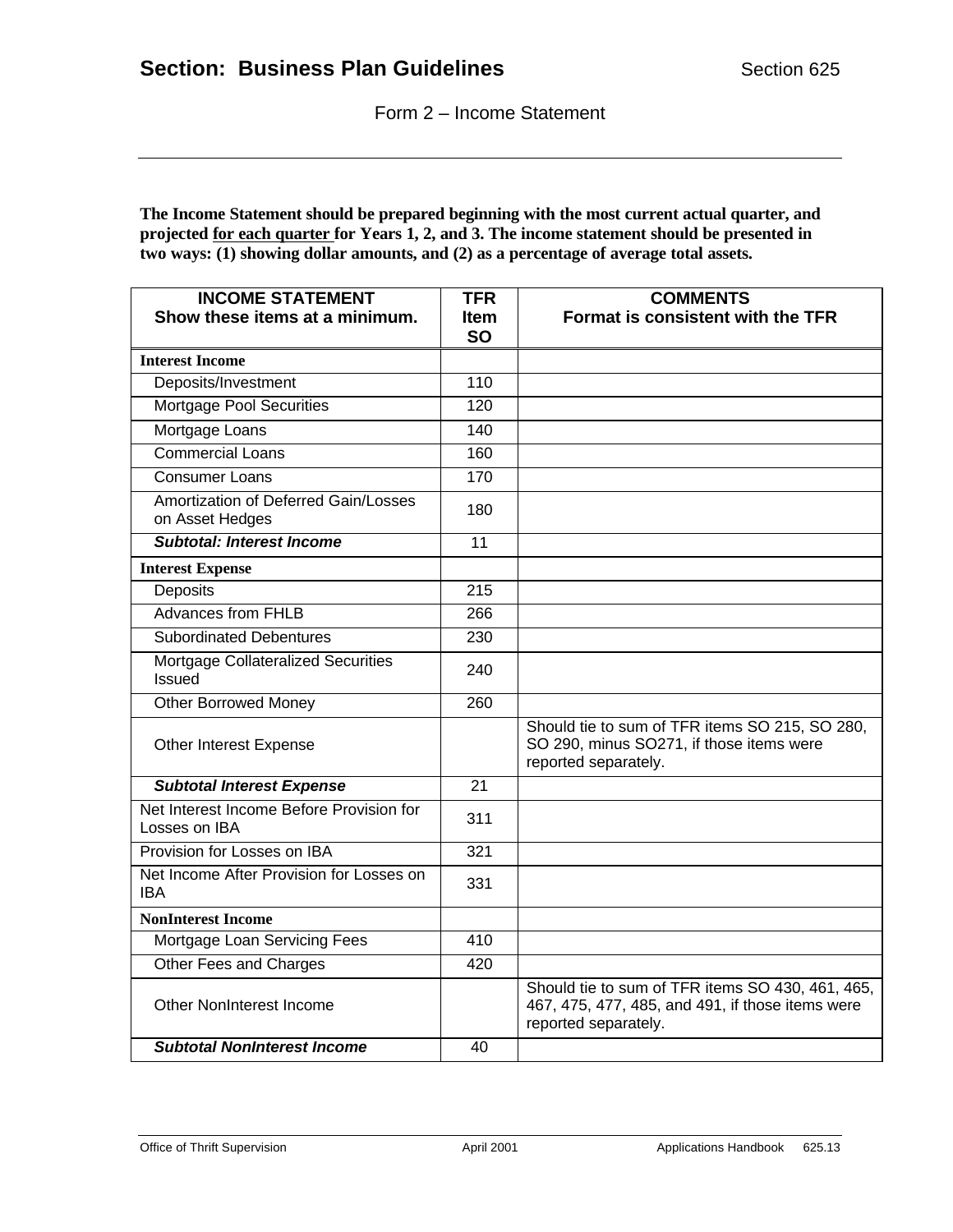|  |  | Form 2 - Income Statement |
|--|--|---------------------------|
|--|--|---------------------------|

| <b>INCOME STATEMENT</b>                      | <b>TFR</b>               | <b>COMMENTS</b>                                                                                               |
|----------------------------------------------|--------------------------|---------------------------------------------------------------------------------------------------------------|
| Show these items at a minimum<br>(continued) | <b>Item</b><br><b>SO</b> | Format is consistent with the TFR                                                                             |
| <b>NonInterest Expense</b>                   |                          |                                                                                                               |
| All Personnel Expense                        | 510                      |                                                                                                               |
| <b>Office Occupancy Expense</b>              | 530                      |                                                                                                               |
| Amortization of Goodwill                     | 560                      |                                                                                                               |
| <b>Other NonInterest Expense</b>             |                          | Should tie to sum of TFR items SO 510, 540, 550,<br>570, and 580, if those items were reported<br>separately. |
| <b>Subtotal NonInterest Expense</b>          | 51                       |                                                                                                               |
| Income (Loss) Before Income Tax              | 60                       |                                                                                                               |
| <b>Federal Taxes</b>                         | 710                      |                                                                                                               |
| State /Local/Other Taxes                     | 720                      |                                                                                                               |
| <b>Extraordinary Items</b>                   | 811                      | Net of tax, and cumulative effect of Changes in<br><b>Acctg Principles</b>                                    |
| Net Income (Loss)                            | 91                       |                                                                                                               |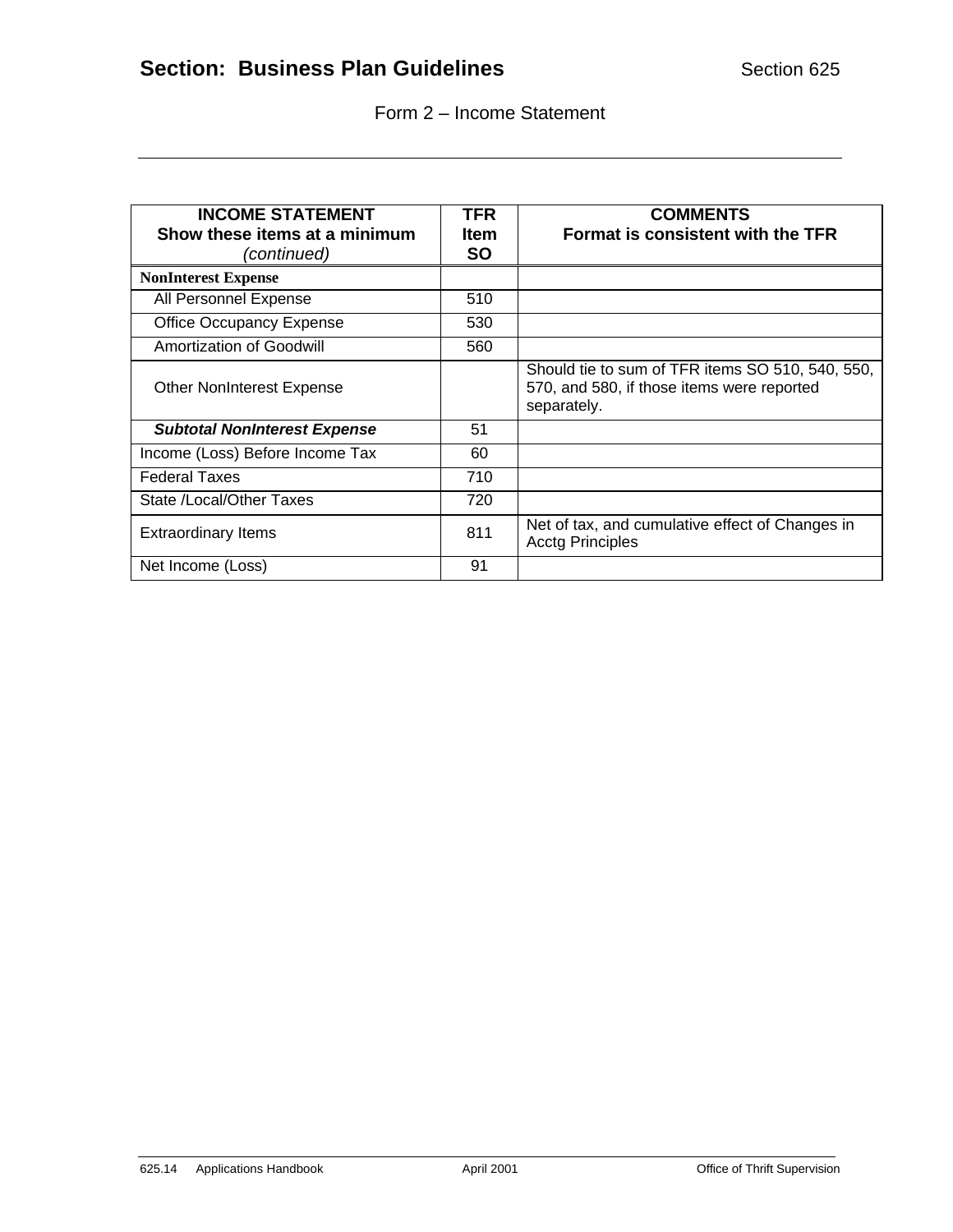Form 3 – Statement of Changes in Stockholder's Equity

| <b>Beginning Stockholders Equity</b><br>Year 1         |  |
|--------------------------------------------------------|--|
| Net Income - Year 1                                    |  |
| Cash Dividends Declared                                |  |
| Repurchase of Stock                                    |  |
| Other Comprehensive Income                             |  |
| <b>Other Changes</b>                                   |  |
| <b>Ending Stockholders Equity</b><br>Year <sub>1</sub> |  |
| Net Income - Year 2                                    |  |
| <b>Cash Dividends</b>                                  |  |
| Repurchase of Stock                                    |  |
| Other Comprehensive Income                             |  |
| <b>Other Changes</b>                                   |  |
| <b>Ending Stockholders Equity</b><br>Year <sub>2</sub> |  |
| Net Income - Year 3                                    |  |
| <b>Cash Dividends</b>                                  |  |
| Repurchase of Stock                                    |  |
| Other Comprehensive Income                             |  |
| <b>Other Changes</b>                                   |  |
| <b>Ending Stockholders Equity</b><br>Year <sub>3</sub> |  |

**A forecast of the changes in stockholders' equity should be prepared in a format substantially similar to the format shown here:**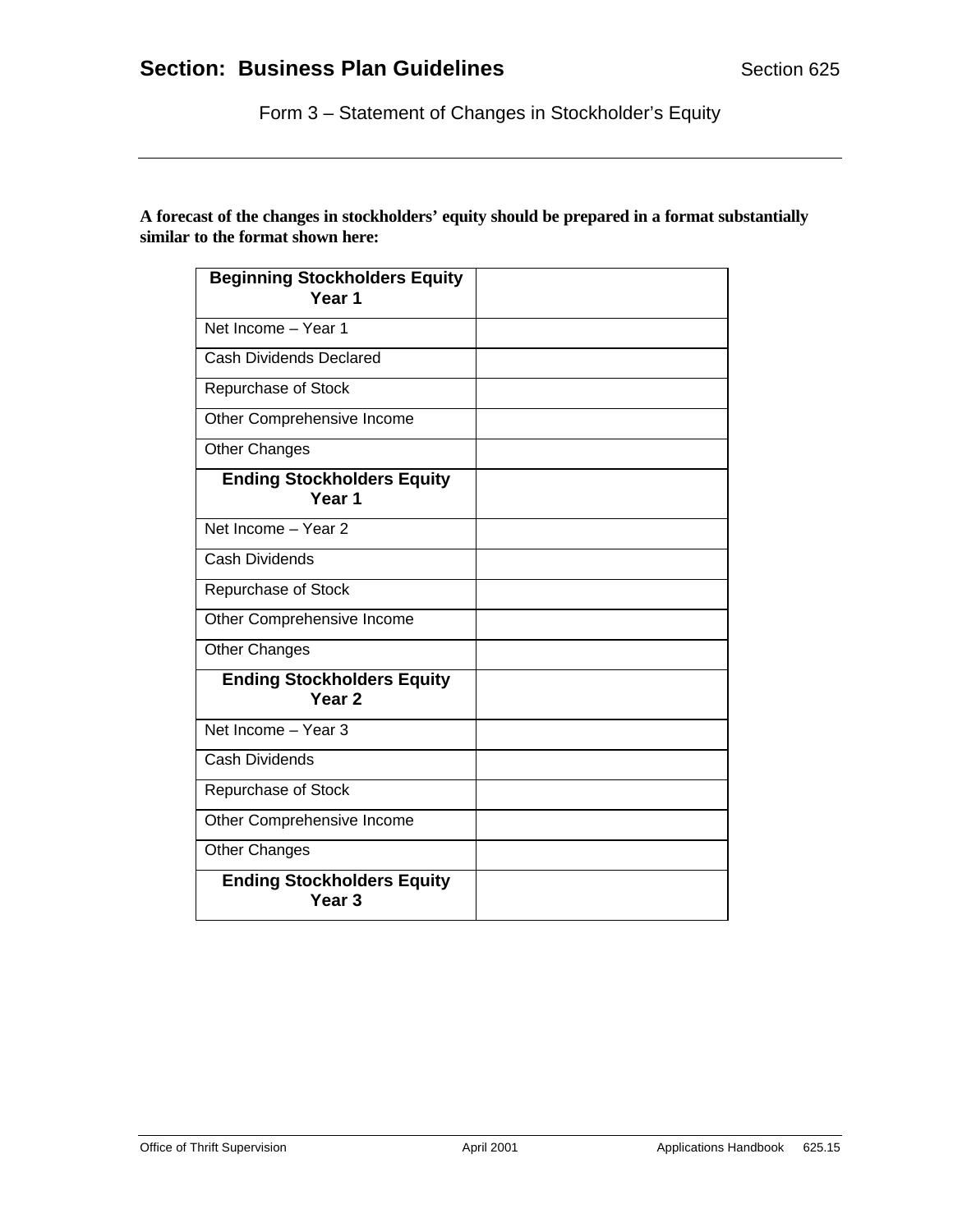Form 4 – Table of Regulatory Capital Levels

**This schedule should be prepared beginning with the most current quarter, and projected for each quarter for Years 1, 2, and 3. Provide supporting schedules for each capital level.**

| <b>STOCKHOLDER'S EQUITY</b> | <b>Dollar Amount</b> | <b>Percent %</b> |
|-----------------------------|----------------------|------------------|
| <b>Tangible Capital</b>     |                      |                  |
| <b>Core Capital</b>         |                      |                  |
| <b>Risk-Based Capital</b>   |                      |                  |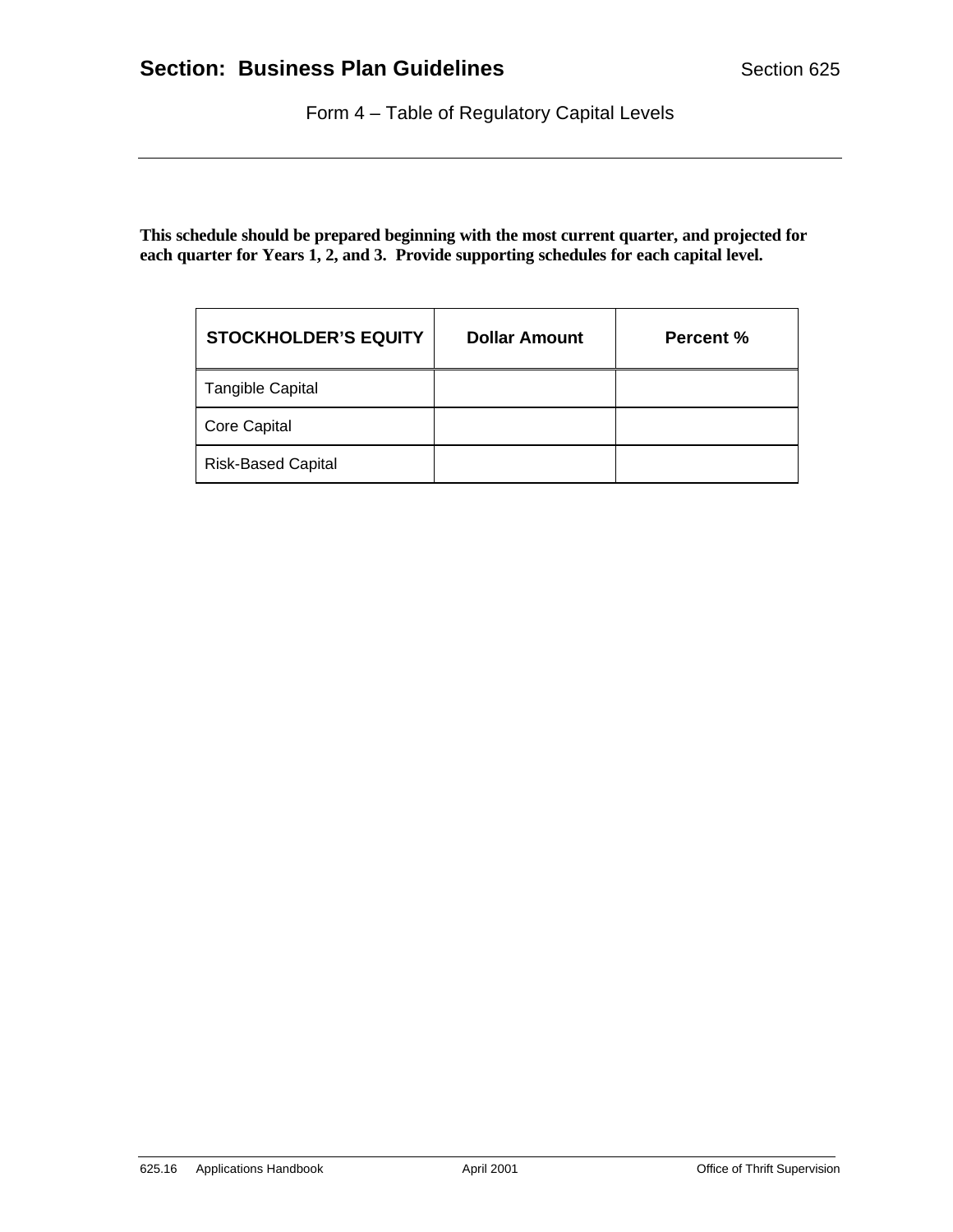Form 5 – Table of Loan Origination Levels

# **A forecast of loan origination levels should be prepared in a format substantially similar to the format here:**

|                                              | <b>TFR</b><br>Item | Year 1 | Year <sub>2</sub> | Year <sub>3</sub> |
|----------------------------------------------|--------------------|--------|-------------------|-------------------|
| Construction 1-4s                            | 230                |        |                   |                   |
| Construction 5+                              | 235                |        |                   |                   |
| NonResidential                               | 240                |        |                   |                   |
| Permanent 1-4 unit<br>Residential loans.     | 250<br>253         |        |                   |                   |
| Permanent 5+,                                | 256                |        |                   |                   |
| Permanent<br>Nonresidential                  | 260                |        |                   |                   |
| Land Loans                                   | 265                |        |                   |                   |
| <b>Total Mortgage</b><br>Loans               | 23                 |        |                   |                   |
| <b>Commercial Loans</b><br>(non-real estate) | 32                 |        |                   |                   |
| <b>Consumer Loans</b>                        | 34                 |        |                   |                   |